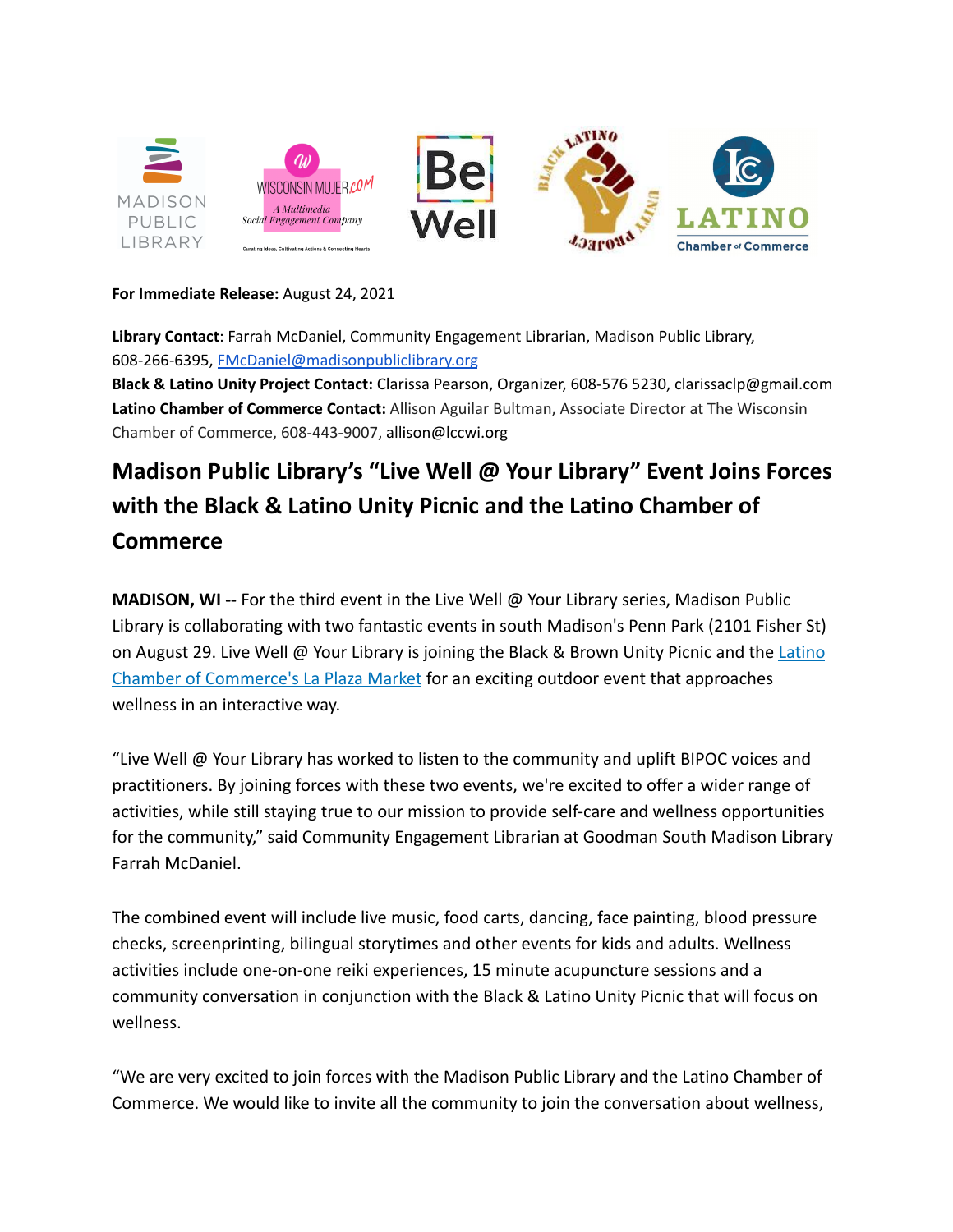our communities and how we can unite efforts to resolve very important issues that affect us all," said Clarissa Pearson, an organizer for the Black and Brown Unity Project.

"It's an honor to share this space with the Madison Public Library and the Black & Latino Unity Project to offer the wonderful opportunity for the community to interact in wellness opportunities," said Jessica Cavazos, President for the Latino Chamber of Commerce. "Being able to discuss wellness is extremely important within our community, and what better way to engage in this topic than through interactive workshops and live music, all while supporting local vendors and businesses."

# **[Live Well @ Your Library: Restoration](https://www.madisonpubliclibrary.org/events/live-well-your-library-restoration-1241840)**

## **Sunday, August 29, 1-4 p.m. | Penn Park** (2101 Fisher St)

Main Event Times:

- 10-3 p.m.: La Plaza Market from the Latino Chamber of Commerce
- 1-4 p.m.: Live Well @ Your Library: Restoration
- 2:30-4:30 p.m.: Black & Latino Unity Picnic

As always, there will be a mixture of passive and experiential events offered throughout the events, including:

- Welcome table with giveaways from Be Well Madison and Madison Public Library
- Food Carts as part of the Carts in the Parks program with the Latino Chamber of Commerce
- Support small, local minority-owned businesses with the Latino Chamber of Commerce
- Face painting, local poets and artists with Black & Latino Unity Picnic
- A martial arts demonstration with Perfect Moves Martial Arts
- Screen printing station with a custom screen for the event! Bring your own t-shirts or screenprint free tote bags! "The Stage is For the People"
- A self-guided station for kids + adults featuring [Bubbler Artist Cohort member Teenah](http://madisonbubbler.org/bubbler-artist-cohort-artists) [Wilder](http://madisonbubbler.org/bubbler-artist-cohort-artists)
- Spanish/English Storytimes on the Spot with Savannah C. the youth librarian at Goodman South Madison Library
- Opportunity to contribute to a brief survey about wellness service access in your community
- One-on-one Reiki sessions with local practitioner Takeyla Benton
- Blood Pressure Checks
- Book Signing with local author Denise Hardnett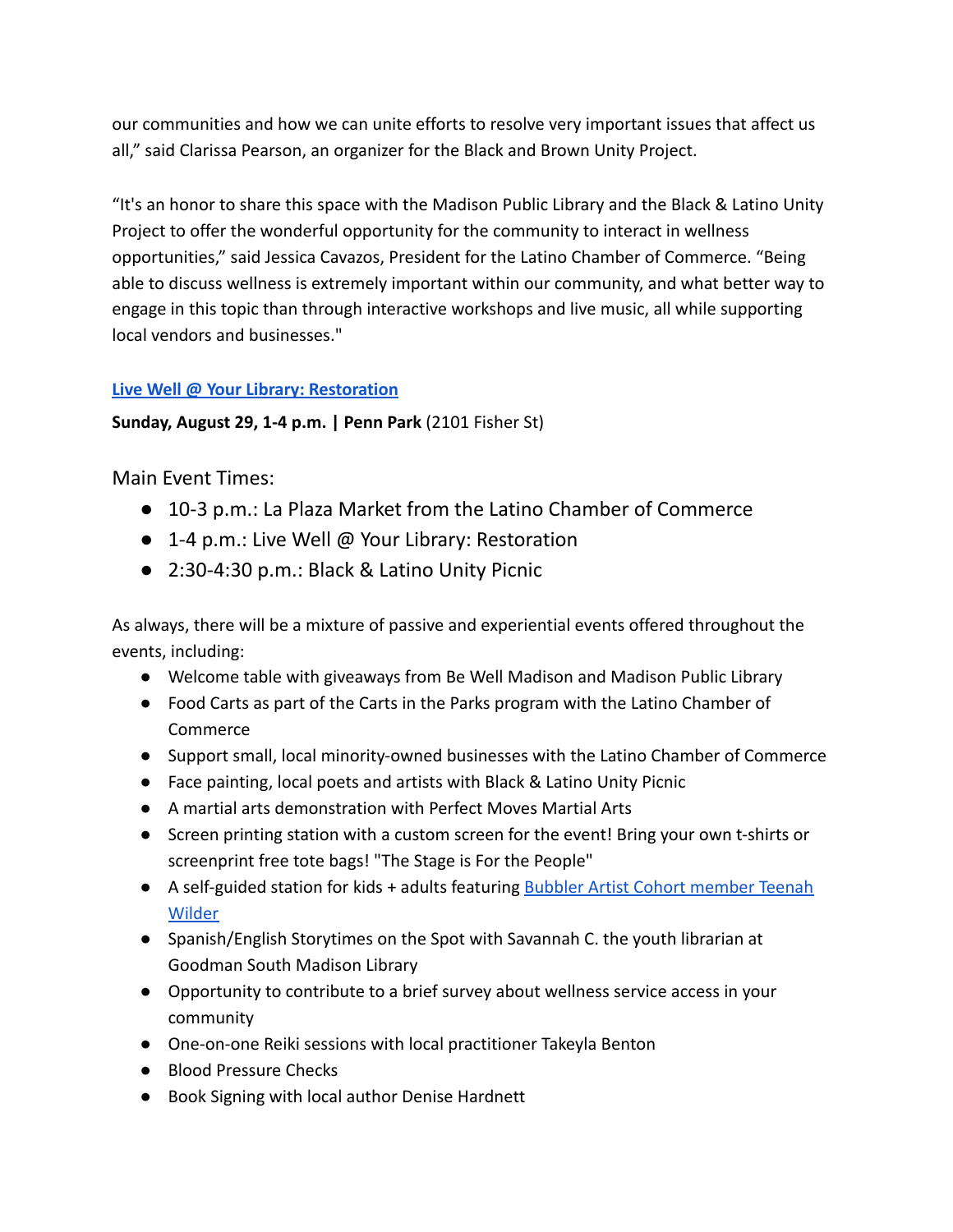● League of Women Voters will be on-site to share information

Events Schedule:

- 1 p.m.: Live band at the pavilion courtesy of the Latino Chamber of Commerce
- 2-4 p.m.: 15 minute acupuncture sessions with Dr. Heidi Eimermann of [Whole You](https://www.wholeyouacupuncture.com/) [Acupuncture](https://www.wholeyouacupuncture.com/)
- Cupid Shuffle Dance Off with the Black & Latino Unity Picnic
- 2:45-3:15 p.m.: Community Conversation on Wellness with Live Well and the Black & Latino Unity Picnic
- 3:15 p.m. -4:30 p.m:
	- Food treats, door prizes (while supplies last)
	- Local talent entertainment
	- Community discussion on Black and Latino Community Matters.

Participants can drop in between 10-4:30 p.m. or stay for the duration of the event. There is extra parking available at Goodman South Madison Library (2222 S Park St) and Villager Mall.

# **Masks are strongly encouraged at all outdoor library events for those age 2 and up.**

## **Future events:**

The Live Well @ Your Library summer series will conclude with a larger gathering at Central Library on Sunday, September 19 from 1-4:30 p.m. Save the date and stay tuned for more information coming soon!

Register and learn more at [madpl.org/livewell](http://madpl.org/livewell).

Can't participate but interested in future programming? Participate in the [Live Well @ Your](https://bit.ly/3hK2ly0) [Library Community Wellness Survey](https://bit.ly/3hK2ly0)

# **About Madison Public Library**

The Madison Public Library's tradition of promoting education, literacy, and community involvement has enriched the City of Madison for more than 145 years. All 9 library locations are currently open for in-person browsing, pickup-up of holds, computer service and in-person reference.